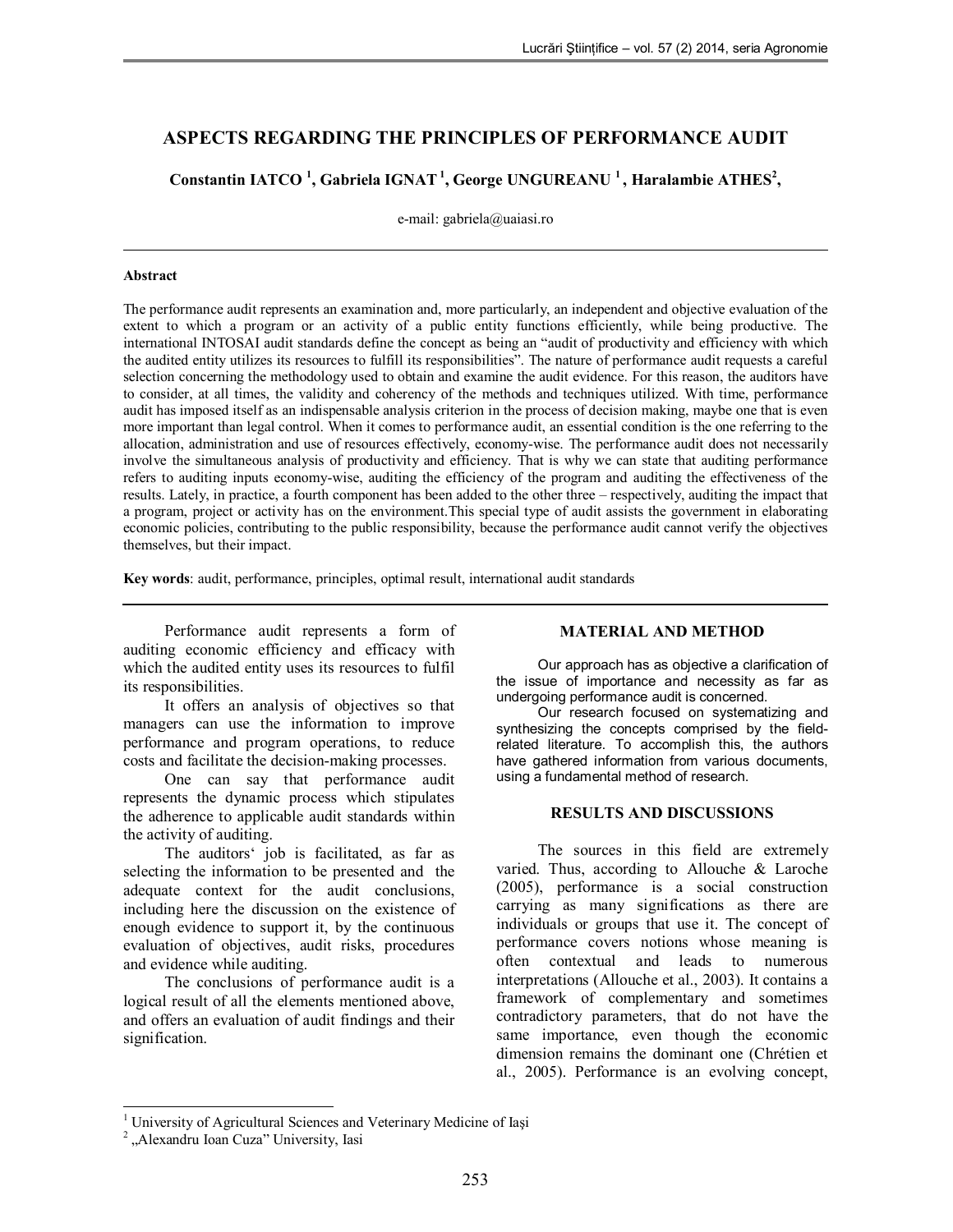because the factors that can contribute to the success of the organization at a certain stage of innovation could later on become incompatible with the factors demanded by a different stage of development or research (Boudabbous, 2011).

According to the International Audit Standards INTOSAI, performance audit represents an evaluation or an independent assessment of the degree to which an activity, a program or an organization functions efficiently, according to economic rules.

The legal framework in the field of performance audit (shortened A.P. as follows) is represented by the Decision of the Court of Accounts, no. 1/2009 for approving the set of rules regarding the organization and progress of specific activities, published in "Monitorul Oficial", no. 78/ February 10, 2009, chapter IV,  $181 - 240$  from the main appendix, as well as the Guide elaborated by the Romanian Court of Accounts.

As far as strategies, planning, policy development, projects, activities and public operations are concerned, the auditors will check whether the management:

–undergoes periodic analyses, to eliminate useless operations;

–evaluates the resources used and the results obtained, compared to planned objectives;

–compares the separate and total costs of operations to those of similar businesses;

–gets involved in the professional training of the employees, uses performance factors, uses time rationally, introduces advanced methods and develops the technology;

–keeps to the conformity of public acquisitions, as far as deadlines, quantities, type, quality and prices are concerned;

–proceeds to safely handling of the heritage of public organizations;

–improves the quality of the output without raising specific and general costs;

–has designed and set a functional system for measuring the quality of the results of the activity;

 $-$ compares the degrees of the  $, 3 \to 's''$ , before and after having take correctional actions, based on complete data;

The main objective of performance audit, that of adding value and credibility to the opinion stated in the audit reports, is fulfilled if the audit mission is completely independent and there is freedom regarding the domains to be audited.

The main characteristics of missions of performance audit are the following:

–Conformity with the International Audit Standards; performance audit is done according to the mandate given by law, in conformity with the provisions of national audit standards, elaborated based on INTOSAI standards;

–Complexity and completeness– performance audit is, by its nature, an ample enterprise, that can cover, selectively, several years, and it does not only refer to one year of activity;

–Identification and selection of the most adequate criteria to assess performance; the selection of criteria represents a complex activity, done by the auditors, based on the objectives of each audited entity;

–Persuasiveness of the evidence obtained after auditing; the performance audit has to provide information oriented towards achieved performance and which allows the evaluation of the effect generated by the conclusions, regarding efficiency and efficacy;

Performance audit has to combine direct audit with the audit of control systems, focusing particularly on resources results and impact, as well as the degree to which policies and procedures executed by managers to promote, monitor and evaluate performance are adequate.

The process of performance audit entails three phases – planning, examination and report. In order to guarantee, as much as possible, the success of performance audit, all three phases have to possess certain qualities.

That is why the specialized literature focuses on the SMARTEST approach, so that the auditor has to make sure that:

–sound judgement is exercised along the entire process;

–a combination of adequate methodologies is used, in order to collect data;

–audit questions are formulated, based on which conclusions can be drawn:

–risks that can influence the report are analyzed and managed;

–the necessary tools are used in order to successfully audit;

–the evidence is sufficient, coherent and usable for the conclusions of the audit;

–the structure of the final report is taken into consideration right from the planning phase;

–transparency is crucial – an approach with no "surprises" for the audited entity.

By nature, performance audit covers a complex domain, making appeal to reason and interpretation; indeed, each aspect of performance audit requires professional reasoning and personal initiative.

Balanced reasoning has to be exercised, in particular, with processes of establishing audit objectives (also called "audit questions"), of defining relevant audit criteria, of establishing the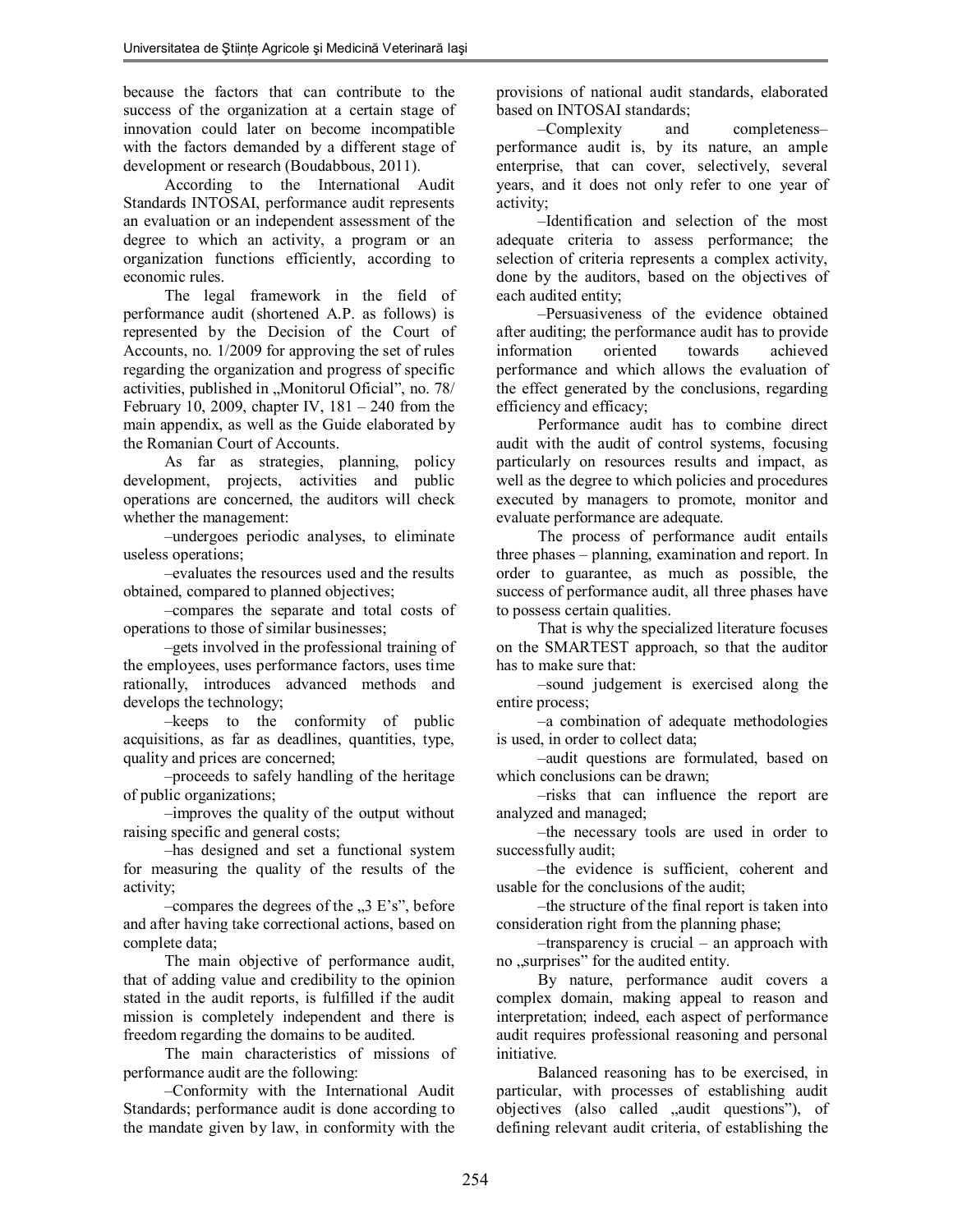adequate quantity and quality for the audit evidence, of elaborating the findings of the audit, of formulating conclusions, as well as in the process of reporting.

Methodology sums up techniques for collecting and analyzing data that help acknowledge the evidence to formulate conclusions.

In the ideal case, multiple methodologies will be used to collect a series of data and to colligate findings from different sources, thus enhancing the quality and reliability of audit evidence on which findings, conclusions and recommendations are based.

In the case of performance audit, it is recommended that the audit objectives be established in the form of questions to which the audited entity will have to answer.

Among the risks that can affect finishing the report in due time, for a quality audit, there are difficulties in gathering data, insufficient staff and the lack of cooperation on the part of the audited entity.

The use of adequate instruments will contribute to the guarantee of elaborating a realistic plan, and will consequently contribute to monitoring and examining the accomplishments based on the plan.

The evidence collected along the audit process represents a real basis to formulate observations and conclusions related to the audit questions. The pieces of evidence contribute to demonstrating, convincingly, a fact or a point that has been examined.

Taking into consideration the structure of the audit report, right from the beginning, will contribute to the proper management of the entire process and will enhance the probability of obtaining positive results.

Having in mind the diverse character of performance audit, one especially needs good planning. This contributes to a certain ease in establishing whether the audit is useful and possible, and it helps towards establishing clear, reasonable objectives, and towards defining the adequate approach and the necessary resources. In case the audit is badly planned, there is a risk for a lack of efficiency in the audit activities.

An essential conceptual landmark of performance audit is represented by the actors of this process: the audit coordinator, the audited manager, and the auditor.

This approach is useful because these different actors all have a profound interest in the audit process, but sometimes differently and antithetically, especially in what concerns the results of the audit.

The main objective of performance audit, that of adding value and credibility to the opinion stated in the audit reports, is fulfilled if the audit mission is carried under conditions of complete independence, while respecting the following principles: the existence of a well-defined warrant of performance audit, the freedom in selecting fields, and reasonable insurance.

To these, one can add the specific principles guiding the auditors' activity: responsibility, integrity, objectivity and independence, the value added as a result of having implemented the audit recommendations, competence, accuracy, perseverance, clear communication.

Approaching performance audit with respect to the management sub-system automatically assumes defining the framework of management relations which is to be investigated and evaluated, right from the moment of issuing the warrant for the mission of internal audit.

The auditor aims at establishing the active factor, the person who puts into practice the designated task, while taking into account the following: in-company relations, rights, obligations, competences, responsibilities, deadlines, information flows and circuits which are connected to management relations.

At the practical level, in the activity of carrying out the performance audit one uses the definitions of the internationally acknowledged  $\overline{3}$  $E's$ ".

Performance audit does not imply, and should have as purpose, a simultaneous and thorough examination of all aspects related to economic efficiency and efficacy.

Rather, it will only focus on certain aspects related to efficiency, based on the major potential risks that have been identified.

The problems related to economicity are raised when a certain entity or an activity could reduce its costs of resources significantly for a certain level of accomplishments or results.

The audit of economicity has as purpose establishing whether the resources chosen to fulfil the objectives are adequate and whether they are acquired at the lowest possible cost.

Examining the aspects connected to economicity often leads the auditor to the analysis of procedures and decisions within the audited entity, with respect to the acquisition of goods and services.

The auditor will establish, in particular, whether the acquisition procedure has allowed for the best ratio quality/ price.

In using the concept of efficiency, the auditor will evaluate, within the analysis of the program implementation or of the activity, to what